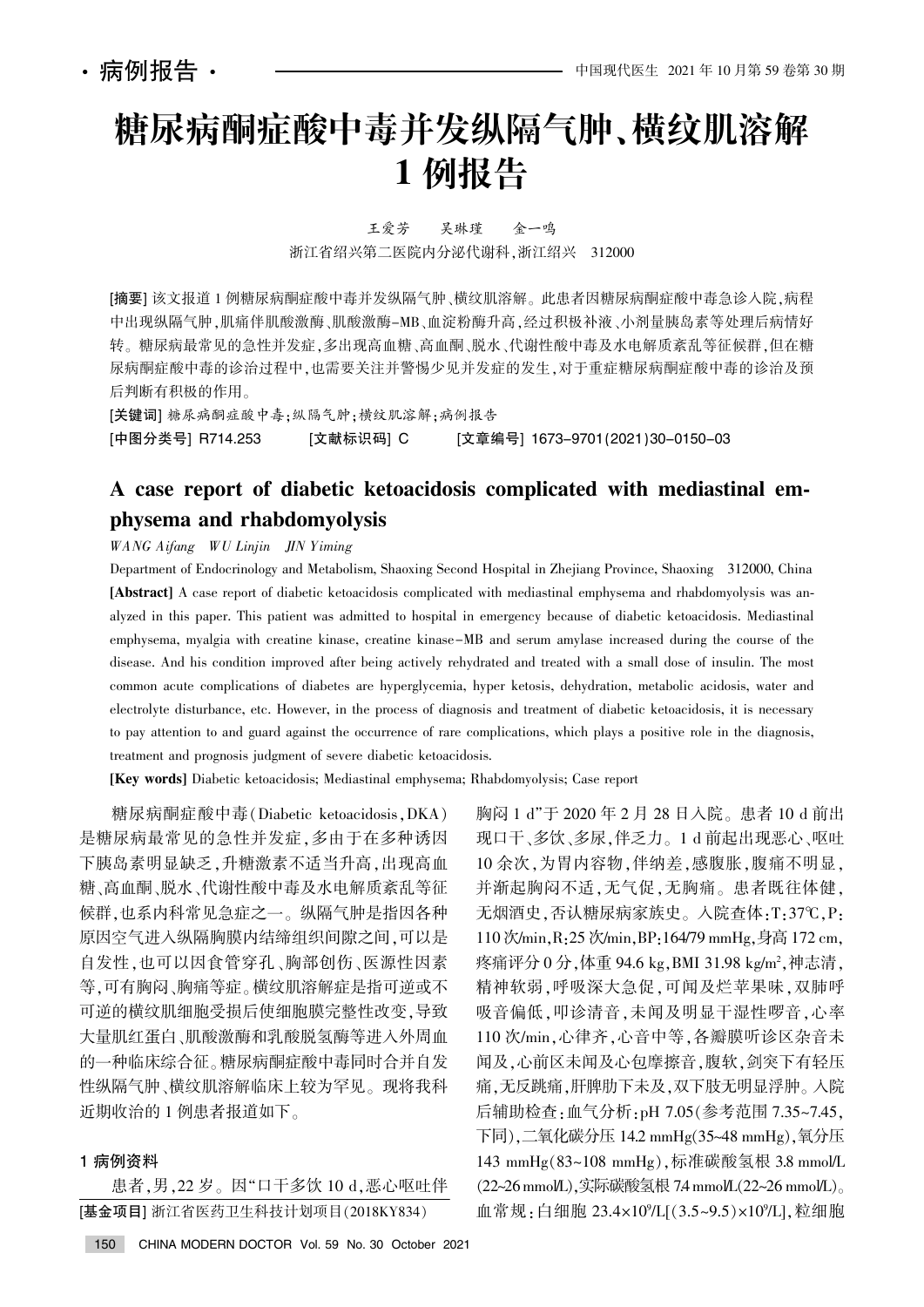百分比 92% (40%~75%)。生化:血糖 36.94 mmol/L (3.89~6.11 mmol/L), 丙氨酸氨基转移酶 138 U/L(9~ 50 U/L). 天门冬氨酸氨基转移酶 97 U/L(15~40 U/L). 三酰 甘油 0.9 mmol/L(<1.7 mmol/L), 总胆固醇 4.64 mmol/L (3.0~5.7 mmol/L), 低密度脂蛋白 3.52 mmol/L(1.89~  $4.21 \text{ mmol/L}, \text{ 126.2 mmol/L} (137~147 \text{ mmol/L}).$ 血钾 4.40 mmol/L $(3.5 \sim 5.3 \text{ mmol/L})$ , 血钙 1.91 mmol/L, C 反应蛋白 3.4 mg/L(0~10 mg/L),淀粉酶 755 U/L (35~135 U/L),肌酸激酶 131 U/L(50~310 U/L),肌 酸激酶-MB 25 U/L(0~25 U/L),肌酐79 μmol/L(57~ 97 μmol/L)。机测血酮 2.8 mmol/L。糖化血红蛋白A1c 10.6% (3.8%~6.1%), 尿比重 1.014, 尿糖+++, 尿酮 体++。空腹 C 肽 0.90 mg/mL $(0.30~3.73~\text{mg/mL})$ . 餐 后 2 h C 肽 2.66 mg/mL。谷氨酸脱羧酶抗体阴性。胸 部计算机断层扫描(CT)提示纵隔气肿,腹部 CT 提示 脂肪肝。入院后予小剂量胰岛素微泵静注降血糖、大 量补液、纠正电解质及酸碱平衡失调、吸氧、护肝、禁 食等对症治疗。入院后第 3 天复查血气、血常规、肝功 能、淀粉酶等指标基本恢复正常。入院后第 5 天复查, 肌酸激酶 1343 U/L(2 d 后 2040 U/L), 肌酸激酶-MB 16.4 U/L(2 d 后 27.2 U/L),肌酐 51 μmol/L,尿比重 1.009, 尿隐血阴性。追问病史,在肌酸激酶升高期间,患者有 轻度腓肠肌酸痛感,持续约 2 d 后好转,无明显尿色 加深。入院后第 11 天复查,肌酸激酶、肌酸激酶-MB 恢复正常,胸部 CT 复查未见明显气肿。

#### 2 讨论

纵隔气肿(Pneumomediastinum, PM)是指各种原 因空气进入纵隔胸膜内结缔组织间隙之间的一种疾 病。DKA 合并纵隔气肿较为罕见。国际上, 最早 1937 年就有 DKA 合并纵隔气肿的病例报道[1], 而国内对 DKA 合并纵隔气肿的认识、报道较晚,此前仅报道过 8 例<sup>[2-8]</sup>。 Pooyan 等<sup>[9]</sup>曾对 51 例患者进行病例回顾,结 果显示 DKA 并发纵隔气肿, 平均发病年龄 20 岁, 1型 糖尿病多见,男性发病率约为女性的 2 倍,其中 71% 患者有剧烈呕吐。既往研究认为,酮症酸中毒患者的 Kussmaul 呼吸会使肺泡内压力增加 20~30 mmHg[10], 而 DKA 剧烈呕吐导致的剧烈喘息,可能导致肺泡内 压力升高,并出现支气管周围肺泡破裂,空气沿肺间 质血管周围鞘到达纵隔,导致纵隔气肿<sup>[9]</sup>。而男性肌力 更强,导致喘息时胸腔内压力增高更多,这可能是男 性发病率较女性升高的原因。总体来说,纵隔气肿在 DKA 患者中预后较好, 给予针对 DKA 的支持治疗 后,基本无需进行额外的有创处理,大部分病例 1 周 左右气体均能自行吸收。本病例中,患者 1 周后复查 胸部 CT,气肿消失,证实气肿确实能够自然吸收。

横纹肌溶解症(Rhabdomyolysis, RM)是指各种原 因引起的横纹肌损伤,导致大量肌红蛋白、肌酸激酶 和乳酸脱氢酶等进入外周血的一种临床综合征。糖尿 病酮症酸中毒常常并发横纹肌溶解。有研究显示,在 糖尿病酮症酸中毒或高渗性高血糖状态的患者中,有 50%可合并发生 RM[11],但一般来说, DKA 合并 RM 多 为亚临床过程,症状轻微,易被忽略[11-12]。但有研究显 示, DKA 发病第 1 周内, 合并 RM 与不合并 RM 的病 死率分别为 38.5%与 9.7%[13]。考虑到横纹肌溶解症患 者有 13%~50%合并急性肾功能衰竭(Acute kidney injury, AKI)<sup>[14]</sup>, 而合并 AKI 的病死率会增加到 42%~ 51%[15]。因此, 在 DKA 的诊治过程中, 是否合并 RM 可 作为疾病严重程度的一项评判标准。目前 DKA 介导 肌肉损伤的机制尚不明确,可能与骨骼肌细胞葡萄糖 代谢障碍、高渗状态、电解质紊乱、发热、脱水、酸中毒 等因素有关<sup>[16]</sup>。因此,对于 DKA 患者,应常规检测肌 酸激酶、乳酸脱氢酶、电解质等,以期对 RM 及时作出 诊断<sup>[16]</sup>。RM 的治疗第一步就是要去除肌肉损伤的原 因,而 DKA 合并 RM 的治疗关键就是要积极补液、控 制血糖、纠正酸中毒、改善高渗透压状态[17]。在本病例 中,通过监测肌酸激酶及时诊断 RM,并经过充分补 液、降糖等治疗后,避免了病情的进一步加重。

DKA 患者中有 40%~70%可合并淀粉酶升高,其 中有 10%~15%的患者合并急性胰腺炎[18]。DKA 合并 淀粉酶升高的原因可能与高糖导致的胰腺微循环损 伤、胰液黏稠堵塞胰管、十二指肠液返流入胰腺等因 素有关[19-20]。目前暂未看见 DKA 合并淀粉酶升高的预 后相关研究。但既往多项研究显示, DKA 引起淀粉酶 升高可导致疾病治疗时间延长[21-23],提示临床诊治应 重视 DKA 合并淀粉酶升高,警惕合并急性胰腺炎。 DKA 患者可以合并腹痛、恶心、呕吐等症状,如合并 淀粉酶升高,极易被误诊为 DKA 合并急性胰腺炎。一 般来说,DKA 的腹痛可以随着血糖、血酮的下降而明 显缓解, 这有别于急性胰腺炎的持续性腹痛。本病例 中,虽然患者血淀粉酶大于正常值 3 倍以上,查体存 在腹部轻压痛,但降糖、补液等治疗后,腹部压痛迅速 缓解,且影像学未提示胰腺炎症,因此不考虑合并急 性胰腺炎。

DKA 的临床表现多种多样,多数患者常以恶心 呕吐、呼吸困难、胸痛等症就诊,本例患者在 DKA 的 基础上同时合并纵隔气肿、横纹肌溶解,较为罕见。患 者先出现恶心呕吐,后出现胸闷、呼吸急促,经及时胸 部 CT 检查发现同时合并纵隔气肿,在随后的治疗中 出现小腿酸痛、肌酶升高, 治疗上除给予针对 DKA 的